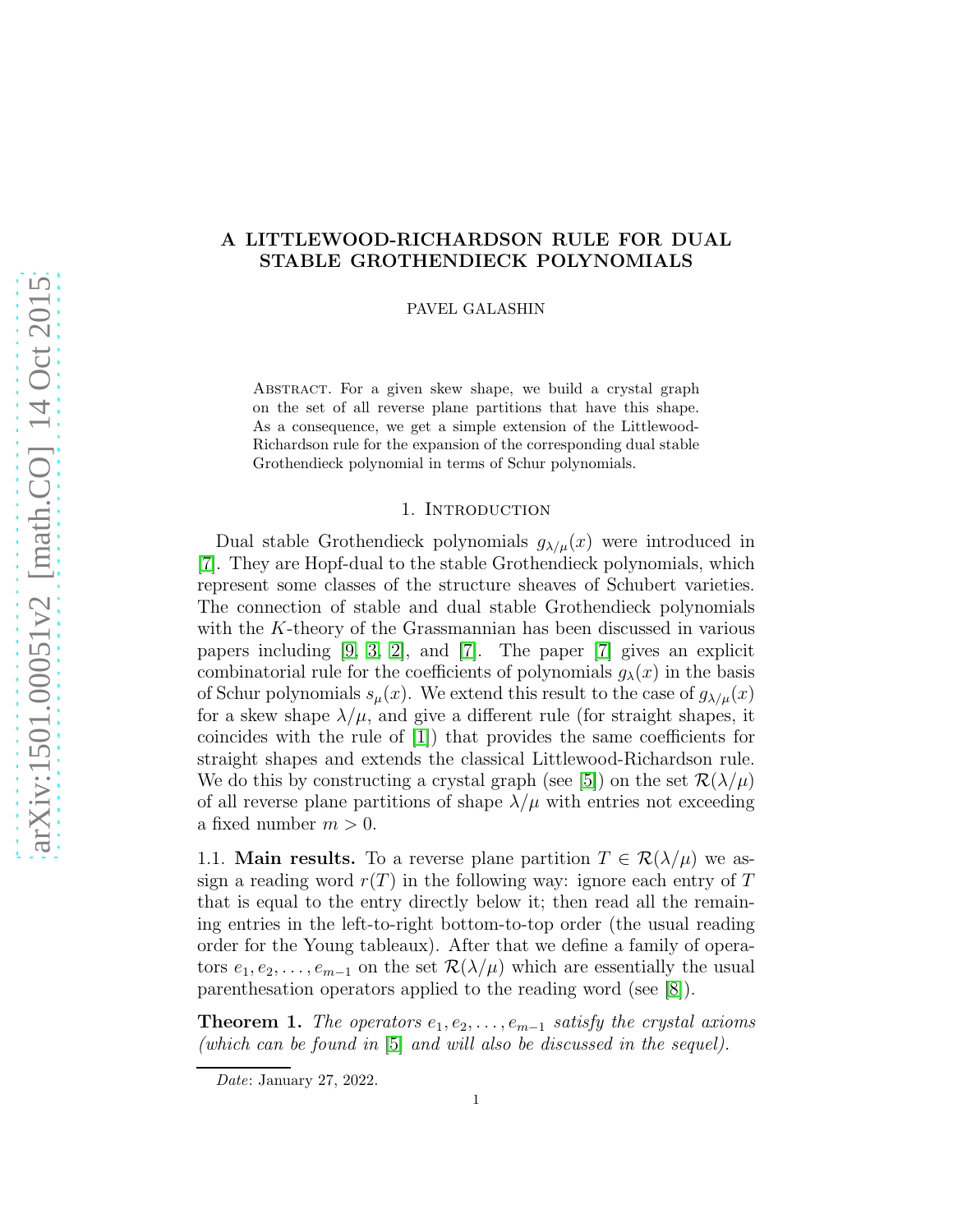Therefore we get a crystal graph structure on  $\mathcal{R}(\lambda/\mu)$ . As a direct application of that (see [\[5\]](#page-12-4)), we get a Littlewood-Richardson rule for the reverse plane partitions:

<span id="page-1-0"></span>**Corollary 2.** The dual stable Grothendieck polynomial  $g_{\lambda/\mu}(x)$  is expanded in terms of Schur polynomials  $s_{\nu}(x)$  as follows:

$$
g_{\lambda/\mu}(x) = \sum_{\nu} h_{\lambda/\mu}^{\nu} s_{\nu}(x),
$$

where the sum is over all Young diagrams  $\nu$ , and the coefficient  $h^{\nu}_{\lambda/\mu}$ is equal to the number of reverse plane partitions T of shape  $\lambda/\mu$  and weight  $\nu$  such that the reading word  $r(T)$  is a lattice word.

We also give a self-contained proof of this Corollary without using the theory of crystal graphs. Note that the highest degree homogeneous component of  $g_{\lambda/\mu}(x)$  is the skew-Schur polynomial  $s_{\lambda/\mu}(x)$ , so Corollary [2](#page-1-0) is an extension of the Littlewood-Richardson rule for skew-Schur polynomials.

**Remark 3.** In [\[4\]](#page-12-6), the following refinement  $\tilde{g}_{\lambda/\mu}(x;t)$  of  $g_{\lambda/\mu}(x)$  was introduced. For a reverse plane partition  $T \in \mathcal{R}(\lambda/\mu)$  let  $\text{ceq}(T) :=$  $(c_1, c_2, \dots)$  be a weak composition whose *i*-th entry  $c_i$  is equal to the number of columns j such that the boxes  $(i, j)$  and  $(i + 1, j)$  both belong to  $\lambda/\mu$  and the entries of T in these boxes are the same. Let  $t =$  $(t_1, t_2, \dots)$  be a vector of indeterminates, and put  $t^{\text{ceq}}(T) := t_1^{c_1}$  $_{1}^{c_{1}}t_{2}^{c_{2}}$  $\frac{c_2}{2}$  . . . . Then the bounded degree power series  $\tilde{g}_{\lambda/\mu}(x;t)$  is defined as a sum over all reverse plane partitions T of shape  $\lambda/\mu$  of  $x^T t^{\text{ceq}}(T)$ . It will be clear later that the operators  $e_1, e_2, \ldots, e_{m-1}$  preserve this ceq-statistic, therefore, Corollary [2](#page-1-0) also admits a refinement:

$$
\tilde{g}_{\lambda/\mu}(x;t) = \sum_{\alpha} t^{\alpha} \sum_{\nu} h_{\lambda/\mu}^{\nu,\alpha} s_{\nu}(x),
$$

where the first sum is over all weak compositions  $\alpha$ , and  $h^{\nu,\alpha}_{\lambda/\mu}$  counts the number of reverse plane partitions T of shape  $\lambda/\mu$  and weight  $\nu$ such that the reading word  $r(T)$  is a lattice word with an extra property that  $ceq(T) = \alpha$ .

1.2. Previous research. There already is a combinatorial rule for the coefficients  $h_{\lambda/\mu}^{\nu}$  in [\[7\]](#page-12-0) for the case when  $\mu = \emptyset$  and  $\lambda/\mu = \lambda$  is a straight shape. Namely,  $h_{\lambda}^{\nu}$  equals to the number  $f_{\lambda}^{\nu}$  of *elegant fillings* of  $\lambda/\nu$ , that is, the number of semi-standard Young tableaux T of shape  $\lambda/\nu$  such that all entries in the *i*-th row of T are strictly less than i. This formula is Hopf-dual to the corresponding formula for stable Grothendieck polynomials that appeared earlier in [\[10,](#page-13-1) Theorem 2.16],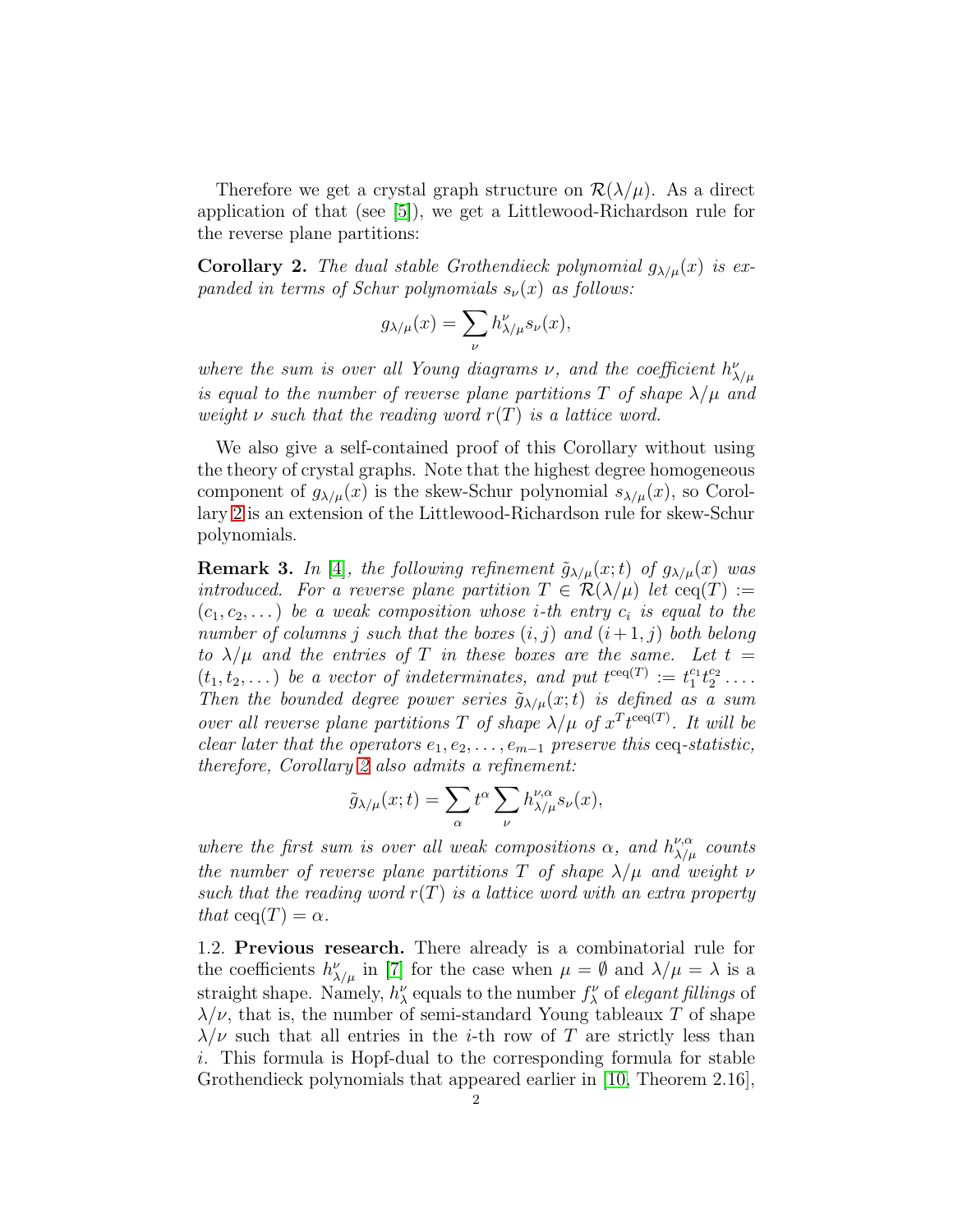which implies that the dual stable Grothendieck polynomials are indeed Hopf-dual to the usual stable Grothendieck polynomials. To prove this rule, Lam and Pylyavskyy in [\[7\]](#page-12-0) construct a weight preserving bijection between reverse plane partitions of shape  $\lambda$  and pairs  $(S, U)$ , where S is a semi-standard Young tableau of some shape  $\mu$  and U is an elegant filling of  $\lambda/\mu$ . Following this bijection one can deduce that T is a reverse plane partition of shape  $\lambda$  and weight  $\nu$  whose reading word is a lattice word if and only if it corresponds to a pair  $(S, U)$  such that S is the filling of the shape  $\nu$  with all entries in the *i*-th row equal to i, and U is an elegant tableau of shape  $\lambda/\nu$ . Therefore the bijection from [\[7\]](#page-12-0) restricted to the reverse plane partitions whose reading word is a lattice word proves the equality of the numbers  $h^{\nu}_{\lambda}$  and  $f^{\nu}_{\lambda}$ .

For straight shapes, a combinatorial rule that involved the coefficients  $h^{\nu}_{\lambda}$  instead of  $f^{\nu}_{\lambda}$  was given in [\[1,](#page-12-3) Proposition 5.3] together with bijections that also show the equality of the numbers  $h^{\nu}_{\lambda}$  and  $f^{\nu}_{\lambda}$ .

1.3. The structure of the paper. The rest of this section contains some background information about dual stable Grothendieck polynomials, crystal graphs, and introduction to the operators  $e_i$  that occur in the statement of Theorem [1.](#page-0-0)

The second section is dedicated to the proof of Theorem [1](#page-0-0) and Corollary [2](#page-1-0) by exploring further properties and connections between the reading words of reverse plane partitions and the action of operators  $e_i$ .

### 1.4. Preliminaries.

1.4.1. Reverse plane partitions. We follow the notations of [\[7\]](#page-12-0). Let  $\lambda/\mu$ be a skew shape and m a positive integer. A reverse plane partition T of shape  $\lambda/\mu$  with entries in  $[m] := \{1, \ldots, m\}$  is a tableau of this shape such that its entries do not exceed  $m$  and weakly increase both in rows and in columns. For  $i \in [m]$ , by  $T(i)$  we denote the number of columns of  $T$  that contain  $i$ . To each reverse plane partition  $T$  we attach a monomial  $x^T = \prod_{i \in [m]} x_i^{T(i)}$  $i^{I(i)}$ . For a skew shape  $\lambda/\mu$ , define the dual stable Grothendieck polynomial  $g_{\lambda/\mu}(x_1, \ldots, x_m)$  as the sum of weights of all reverse plane partitions T of shape  $\lambda/\mu$  with entries in  $[m]$ :

$$
g_{\lambda/\mu}(x) = \sum_{T} x^{T}.
$$

As it was shown in [\[7\]](#page-12-0), these polynomials are symmetric.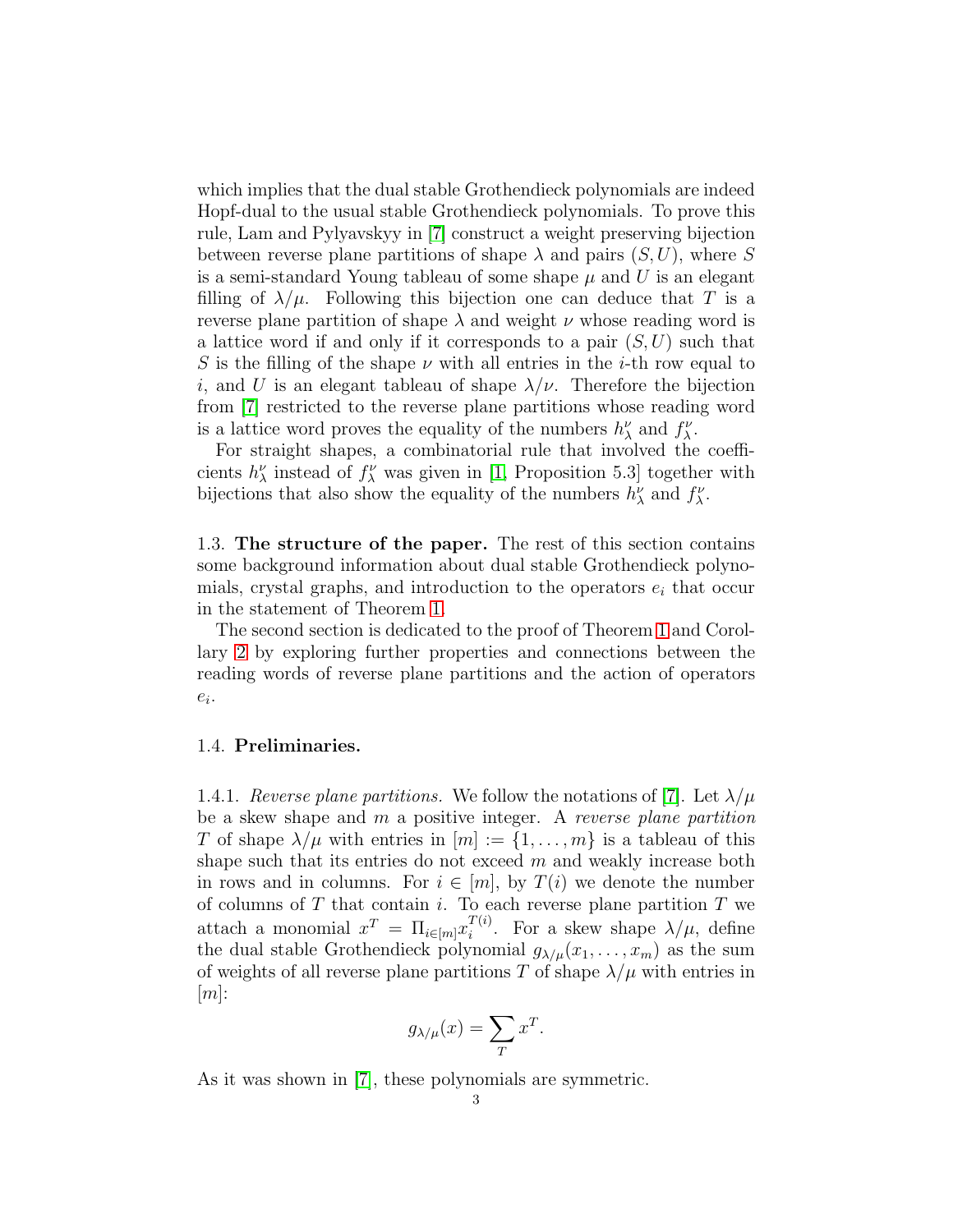<span id="page-3-2"></span>1.4.2. Crystal graphs. Crystal graphs are important for representation theory of certain quantized universal enveloping algebras, and have been a fruitful topic of research for the past two decades. We give a brief adaptation of the crystal graph theory based on [\[5,](#page-12-4) [13,](#page-13-2) [11\]](#page-13-3) with a very low yet sufficient for the rest of this paper level of detail.

A crystal graph  $G$  can be viewed as a set  $V$  of vertices together with a set  $e_1, \ldots, e_{m-1}: V \to V \cup \{0\}$  of operators that act on the vertices of  $G$  and return either a vertex of  $G$  or zero. In addition, these operators are required to satisfy a set of simple crystal axioms. If they do, then they are called *crystal operators*, and G is called a *crystal graph*.

Instead of providing the list of these axioms, we give an important example of a crystal graph, which is the only crystal graph that we will be interested in. Fix  $n > 0$ . Let  $\mathcal{S} := [m]^n$  be the set of all strings of length *n* in the alphabet [*m*]. For  $s = (s_1, s_2, \ldots, s_n) \in \mathcal{S}$ , the weight  $w(s) = (w_1(s), \ldots, w_m(s))$  is defined as

$$
w_i(s) := \#\{j \in [n] : s_j = i\}.
$$

For  $i \in [m-1]$  we define the operator  $E_i : \mathcal{S} \to \mathcal{S} \cup \{0\}$ . For  $s :=$  $(s_1, s_2, \ldots, s_n) \in \mathcal{S}$  the value  $E_i(s)$  is evaluated using the following algorithm:

- <span id="page-3-1"></span><span id="page-3-0"></span>(1) Ignore all entries of s other than the ones equal to i or to  $i+1$ ;
- (2) Ignore all occurrences of  $i + 1$  immediately followed by i;
- (3) After doing the previous step as many times as possible we obtain a string that consists of several i's followed by several  $i+1$ 's. If there is at least one  $i+1$ , then  $E_i$  replaces the leftmost  $i+1$  by an i, and otherwise we set  $E_i(s) := 0$ .

In other words,  $E_i$  labels each i by a closing parenthesis, each  $i+1$  by an opening parenthesis, and then it replaces the leftmost unmatched opening parenthesis by a closing one if there are any unmatched opening parentheses present. As an example, let  $i = 1, m = 3, n = 13$  and consider the following string  $s := (1, 2, 2, 3, 1, 3, 2, 2, 2, 1, 3, 1, 2)$ . After step [\(1\)](#page-3-0) we ignore all 3's, so the string s becomes  $(1, 2, 2, *, 1, *, 2, 2, 2, 1, *, 1, 2)$ . Here the ignored entries are represented as stars. Next, we do step [2](#page-3-1) as many times as needed, so our string is modified as follows:

s = (1, 2, 2, 3, 1, 3, 2, 2, 2, 1, 3, 1, 2) → (1, 2, 2, ∗, 1, ∗, 2, 2, 2, 1, ∗, 1, 2) → (1, 2, ∗, ∗, ∗, ∗, 2, 2, 2, 1, ∗, 1, 2) → (1, 2, ∗, ∗, ∗, ∗, 2, 2, ∗, ∗, ∗, 1, 2) → (1, 2, ∗, ∗, ∗, ∗, 2, 2, ∗, ∗, ∗, 1, 2) → (1, 2, ∗, ∗, ∗, ∗, 2, ∗, ∗, ∗, ∗, ∗, 2). 4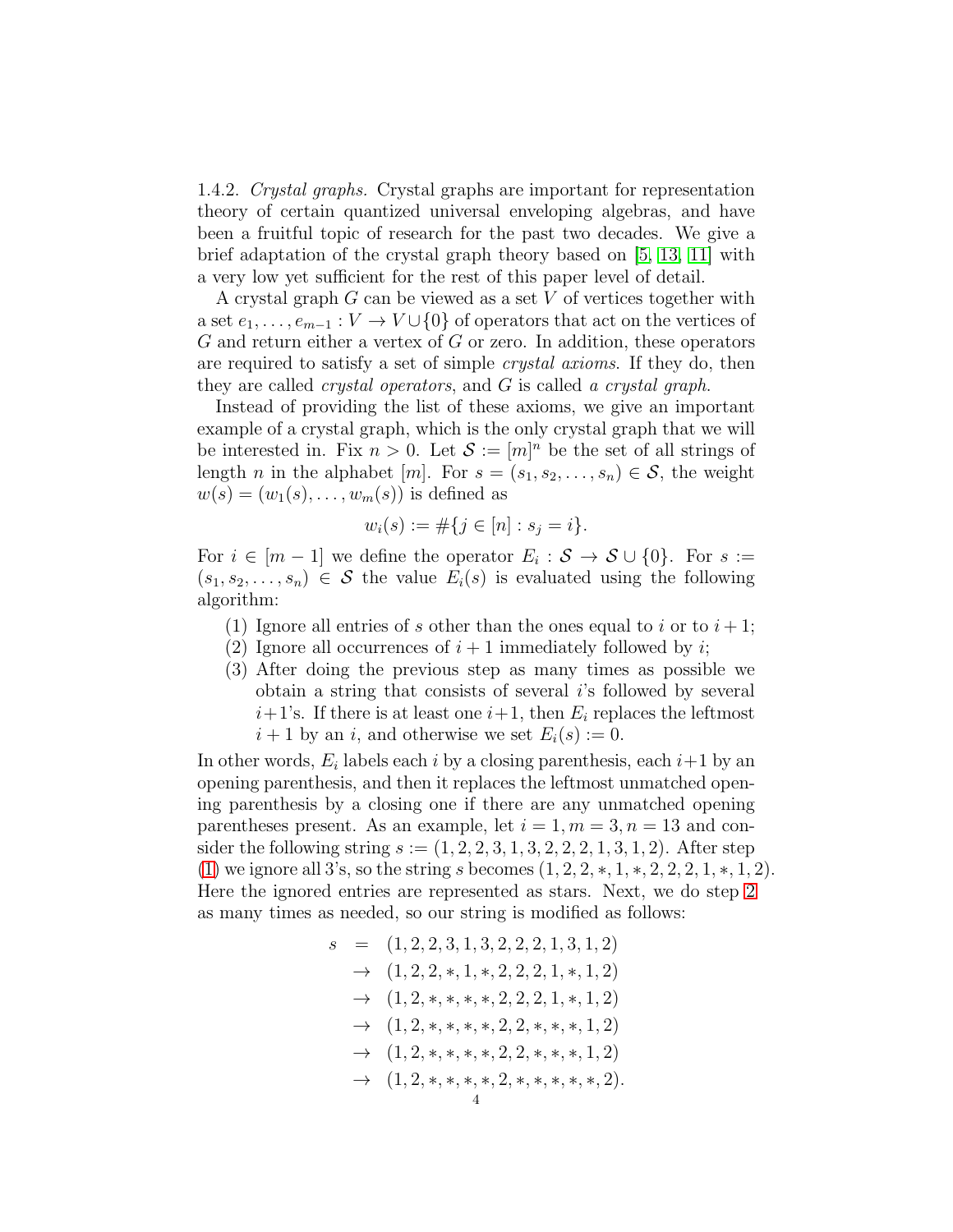Now we can easily calculate the  $E_1$ -orbit of s:

$$
E_1^0(s) = (1, 2, 2, 3, 1, 3, 2, 2, 2, 1, 3, 1, 2)
$$
  
\n
$$
E_1^1(s) = (1, 1, 2, 3, 1, 3, 2, 2, 2, 1, 3, 1, 2)
$$
  
\n
$$
E_1^2(s) = (1, 1, 2, 3, 1, 3, 1, 2, 2, 1, 3, 1, 2)
$$
  
\n
$$
E_1^3(s) = (1, 1, 2, 3, 1, 3, 1, 2, 2, 1, 3, 1, 1)
$$
  
\n
$$
E_1^4(s) = 0.
$$

Similarly, define the operators  $F_i$  to be the operators that replace the rightmost unmatched closing parenthesis by an opening one. The operators  $E_i$  and  $F_i$  are "inverse to each other" in the sense that for any two strings  $u, v \in \mathcal{S}$ ,  $E_i(u) = v$  if and only if  $F_i(v) = u$ .

These operators satisfy the crystal axioms and therefore have a lot of nice properties, which we summarize in the following Lemma:

- **Lemma 4.** (1) Each connected component of the corresponding edgecolored graph has exactly one vertex  $v \in \mathcal{S}$  such that for every  $i \in [m-1], E_i(v) = 0.$ 
	- (2) This component is completely determined (up to an isomorphism of edge-colored graphs) by the weight  $w(v)$ , which is clearly a weakly decreasing sequence of integers.
	- (3) The sum of  $x^{w(u)}$  over all vertices u in this connected component is equal to the Schur polynomial  $s_{w(v)}$ .

Even though all of these properties follow from the fact that  $E_i$  and  $F_i$  satisfy crystal axioms, we prove them just to make the proof of Corollary [2](#page-1-0) self-contained. Note that a somewhat related proof can be found in [\[12\]](#page-13-4).

*Proof.* Note that if the words  $u, u' \in \mathcal{S}$  are Knuth equivalent (see [\[6\]](#page-12-7)), then the words  $E_i(u)$  and  $E_i(u')$  are Knuth equivalent (or both zero), and also the words  $F_i(u)$  and  $F_i(u')$  are Knuth equivalent (or both zero). And for each word  $u \in \mathcal{S}$  there is exactly one word  $u' \in \mathcal{S}$  which is Knuth equivalent to  $u$  and such that it is a reading word of some semi-standard Young tableau T. But the operators  $E_i$  and  $F_i$  applied to the reading word of T produce a reading word of some other tableau that has the same shape as T.

Now all three properties follow from the fact that any two semistandard Young tableaux of the same straight shape can be obtained from one another by applying a sequence of operators  $E_i$  and  $F_i$ . To show this, consider a tableau  $T_0$  of shape  $\lambda$  such that for every j, all of its entries in the j-th row are equal to j. Consider an integer  $k \geq 1$ , and let T be a tableau of shape  $\lambda$  such that for  $j \geq k$ , all entries of T in the j-th row are equal to j and such that for  $j < k$ , the entries of T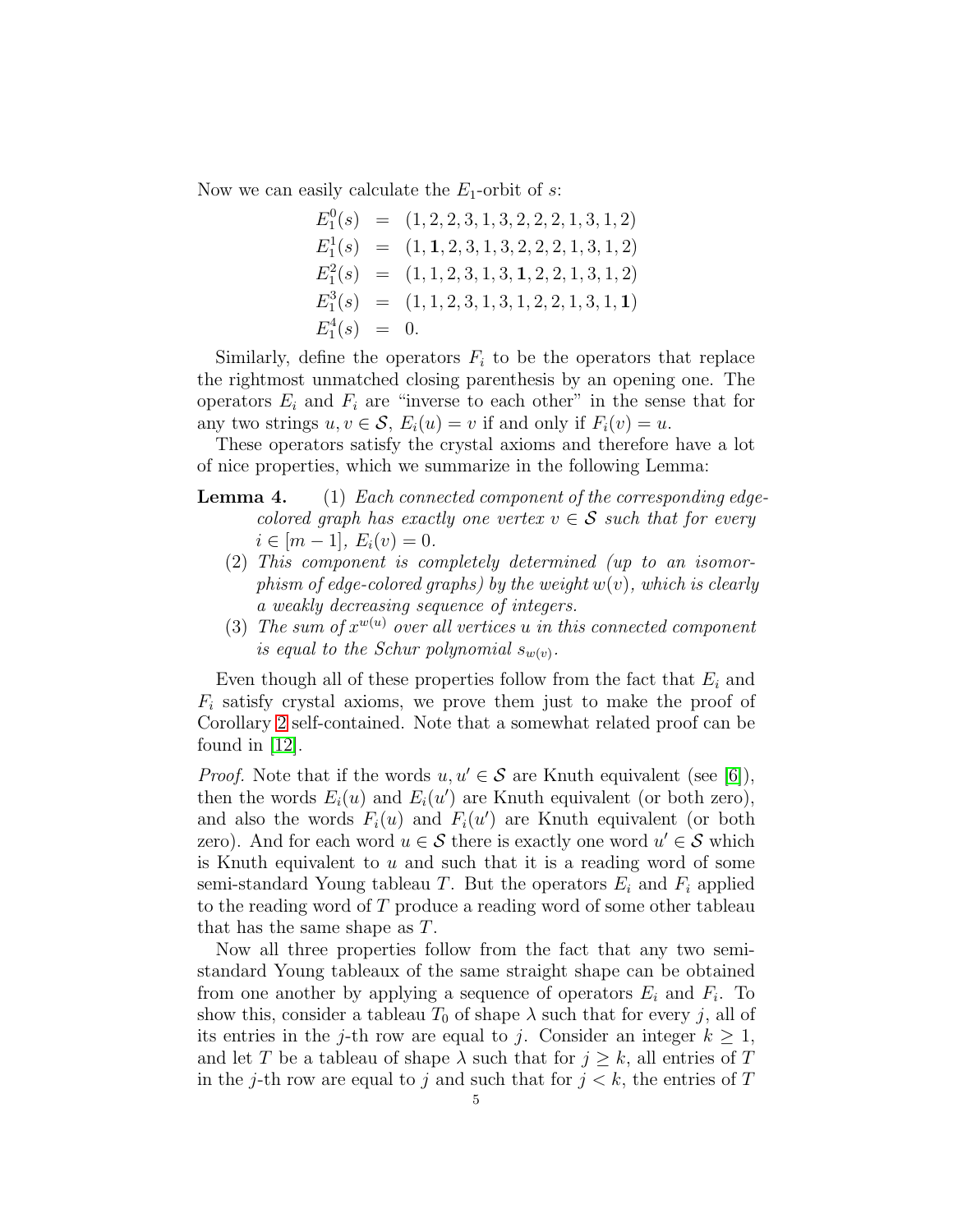in the j-th row are less than or equal to  $k$ . Then we claim that such T can be obtained from  $T_0$  by applying a sequence of operators  $F_i$  for different is statement is true for  $k = 1$  and can be easily proven by induction for all  $k \geq 1$ .

## 1.5. The crystal operators for reverse plane partitions.

1.5.1. The descent-resolution algorithm. We describe the descent-resolution algorithm for reverse plane partitions from [\[4\]](#page-12-6), where it was used in order to describe the analogue of the Bender-Knuth involution for reverse plane partitions. Let  $\lambda/\mu$  be a skew shape, and fix  $i \in [m-1]$ . For a tableau T' of shape  $\lambda/\mu$  such that the entries of T' are equal to either  $i$  or  $i + 1$  and weakly increase in columns but not necessarily in rows, we say that a column of  $T'$  is *i-pure*, if it contains an *i* but does not contain an  $i+1$ . Similarly, we call a column  $i+1$ -pure if it contains an  $i+1$  but does not contain an i. If a column contains both i and  $i+1$ , then we call this column mixed.

**Definition 5** (see [\[4\]](#page-12-6)). A tableau  $T'$  is a *benign tableau* if the entries of T ′ weakly increase in columns and for every two mixed columns A and  $B(A)$  is to the left of  $B$ ), the lowest i in A is not higher than the lowest  $i$  in  $B$ . In other words, the vertical coordinates of the borders between is and  $i + 1$ 's in mixed columns weakly increase from left to right (see Figure [1\)](#page-5-0).



<span id="page-5-0"></span>FIGURE 1. The table (a) is not benign, (b) is benign but is not a reverse plane partition, (c) is a reverse plane partition.

The descent-resolution algorithm takes a benign tableau  $T'$  and converts it into a reverse plane partition of the same shape and weight.

A benign tableau  $T'$  may easily fail to be a reverse plane partition. More specifically, it may contain an  $i + 1$  with an i directly to the right of it – we call such a situation a descent. Let A be the column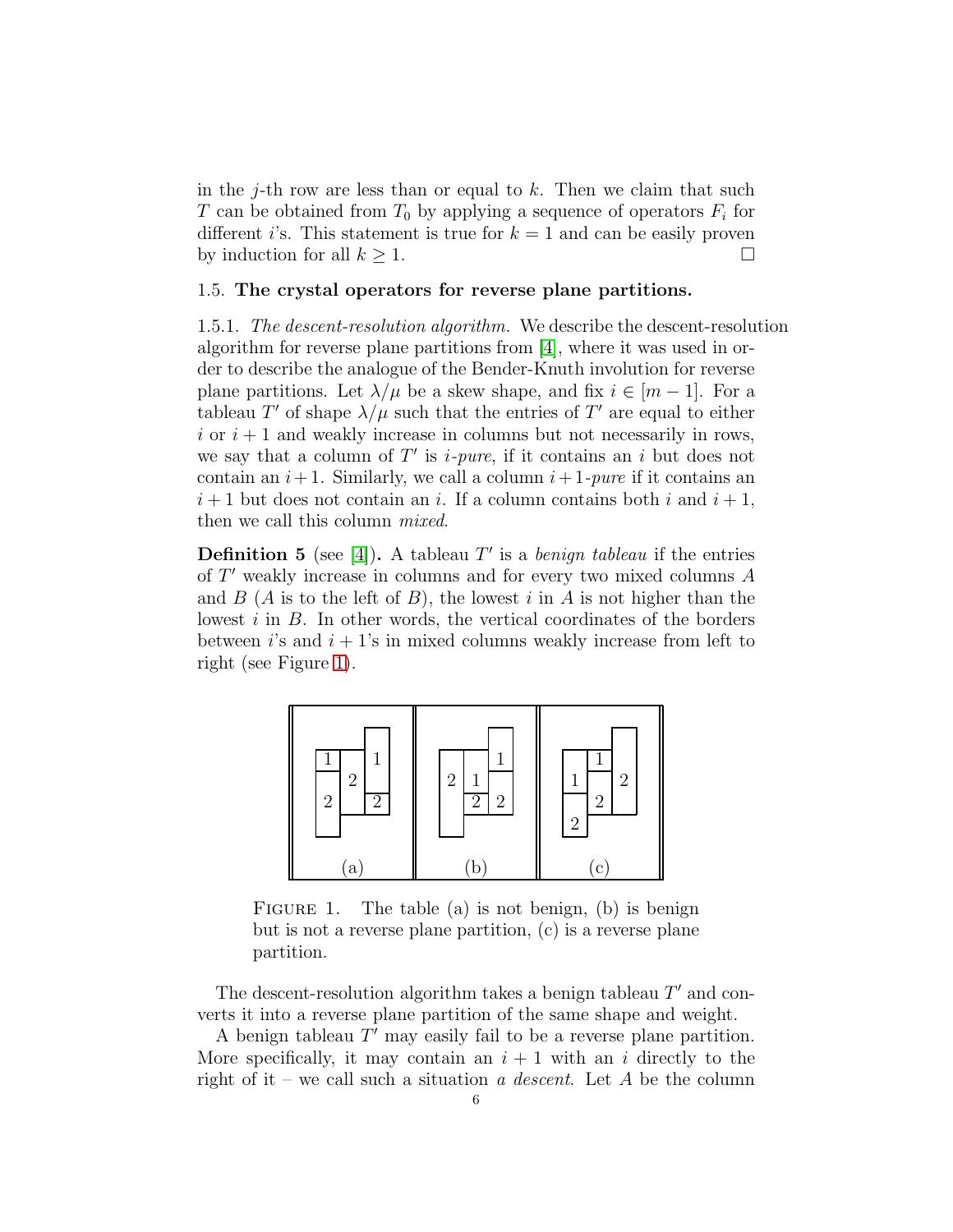containing an  $i + 1$  and  $A + 1$  be the column containing an i. Then there are three possible types of descents depending on the types of the columns A and  $A + 1$  (their abbreviations are relevant when  $i = 1$ ):

- $(2M)$  A is  $i + 1$ -pure and  $A + 1$  is mixed
- (M1) A is mixed and  $A + 1$  is *i*-pure
- (21) A is  $i+1$ -pure and  $A+1$  is *i*-pure

There is a fourth type of descents in which both columns are mixed, but the benign tableau property implies that such descents are impossible. For a descent of each of these three types, [\[4\]](#page-12-6) provides a descent-resolution step, which changes only the entries of  $A$  and  $A + 1$ and resolves this descent.

For descents of the first two types, the descent-resolution step switches the roles of the columns but preserves the vertical coordinate of the lowest *i* in the mixed column; this determines the operation uniquely. For a descent of the third type, it simply replaces all i's by  $i + 1$ 's and vice versa in both columns. It is clear that the resulting tableau will also be a benign tableau. The descent-resolution steps for  $i = 1$  are visualized in Figure [2.](#page-6-0)



<span id="page-6-0"></span>FIGURE 2. The descent-resolution steps (taken from [\[4\]](#page-12-6)).

The descent-resolution algorithm performs these descent-resolution steps until there are no descents left, which means that we get a reverse plane partition. This algorithm terminates, because  $i$ -pure columns always move to the right while  $i + 1$ -pure columns always move to the left. Also, it is shown in [\[4\]](#page-12-6) that the result of the algorithm does not depend on the order in which the descents are resolved.

1.5.2. The definition of  $e_i$ 's and  $f_i$ 's. Let  $\lambda/\mu$  be a skew shape, and fix  $i \in [m-1]$ . For a reverse plane partition T of shape  $\lambda/\mu$  with entries in  $[m]$ , define  $e_i(T)$  as follows. First, consider only the subtableau of T that consists of entries equal to either i or  $i + 1$ . Then, label each *i*-pure column by a closing parenthesis and each  $i + 1$ -pure column by an opening parenthesis (and ignore the mixed columns).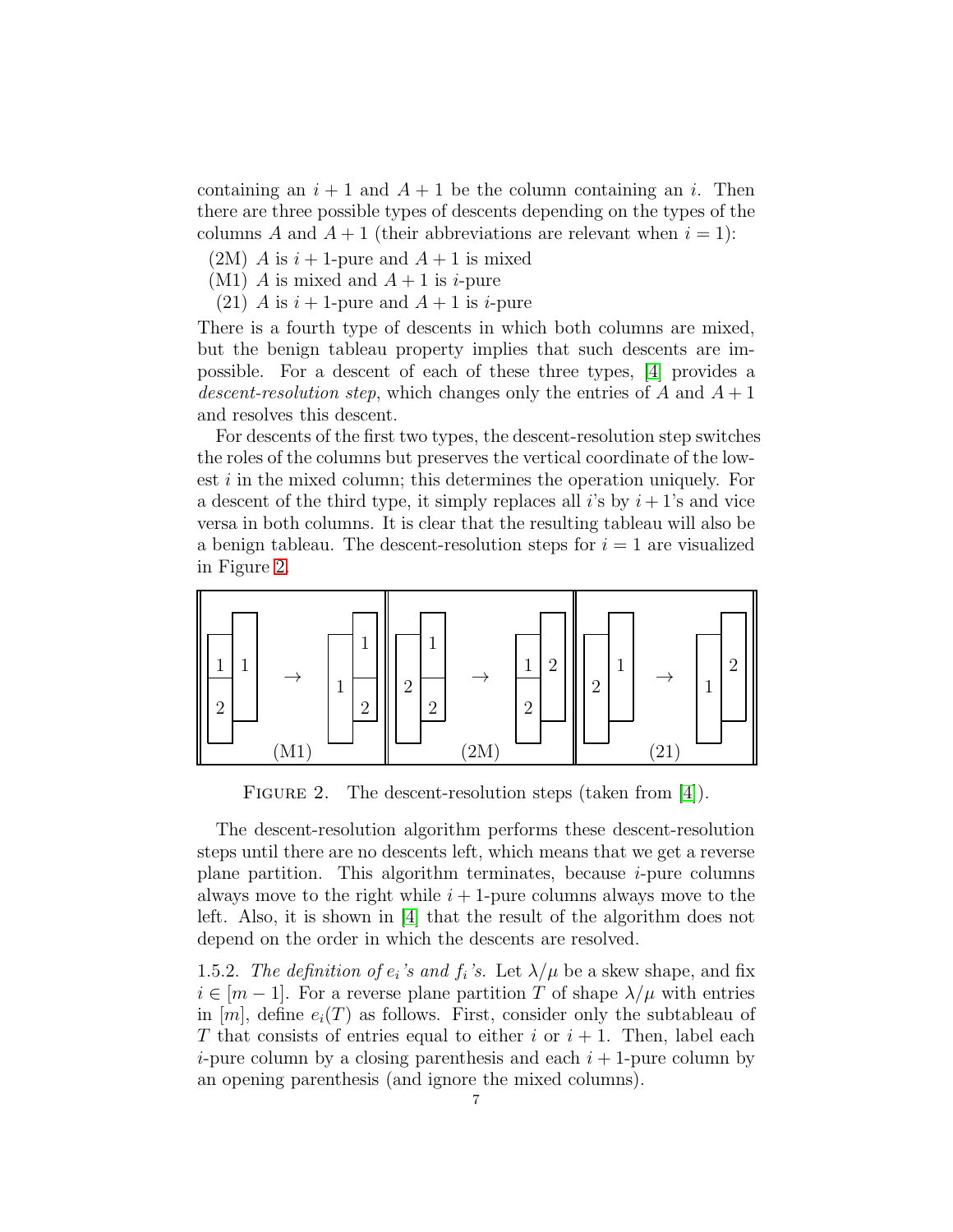Choose the  $(i+1$ -pure) column A that corresponds to the leftmost unmatched opening parenthesis (if all opening parentheses are matched, set  $e_i(T) := 0$ . Replace all the  $i + 1$ 's in A by i's, and then apply the descent-resolution algorithm to the resulting benign tableau.

Similarly,  $f_i$  chooses the (*i*-pure) column B that corresponds to the rightmost unmatched closing parenthesis and replaces all the i's in it by  $i + 1$ 's and then applies the descent-resolution algorithm.

We discuss the properties of  $e_i$ 's and  $f_i$ 's and their connection to the defined above reading word in the next section.

## 2. Properties of the reading words of reverse plane **PARTITIONS**

Recall that the reading word  $r(T)$  of a reverse plane partition T of shape  $\lambda/\mu$  is defined as the usual left-to-right bottom-to-top Young tableaux reading word that ignores each entry that has the same entry below it. An example is shown in Figure [3.](#page-7-0)



<span id="page-7-0"></span>FIGURE 3. The reading word of a skew-shaped reverse plane partition.

We assume the coordinates of the boxes are in the matrix notation. For a reverse plane partition T, define its *height vector*  $h(T)$  to be the sequence of vertical coordinates of the entries of  $T$  that contribute to  $r(T)$  arranged in the exact same order as they appear in the reading word. For example, for T as in Figure [3](#page-7-0) we put  $h(T) :=$  $(7, 7, 6, 6, 5, 4, 4, 4, 3, 3, 1)$ . It is always a weakly decreasing sequence of positive integers. Similarly, we define the height vector of a benign tableau. Note that each descent-resolution step preserves the height vector, and, therefore, so do the operators  $e_i$  and  $f_i$ .

<span id="page-7-1"></span>**Lemma 6.** Fix a skew shape  $\lambda/\mu$  and a sequence h of positive integers. Then for each reading word r there is at most one reverse plane partition T of shape  $\lambda/\mu$  with  $r(T) = r$  and  $h(T) = h$ .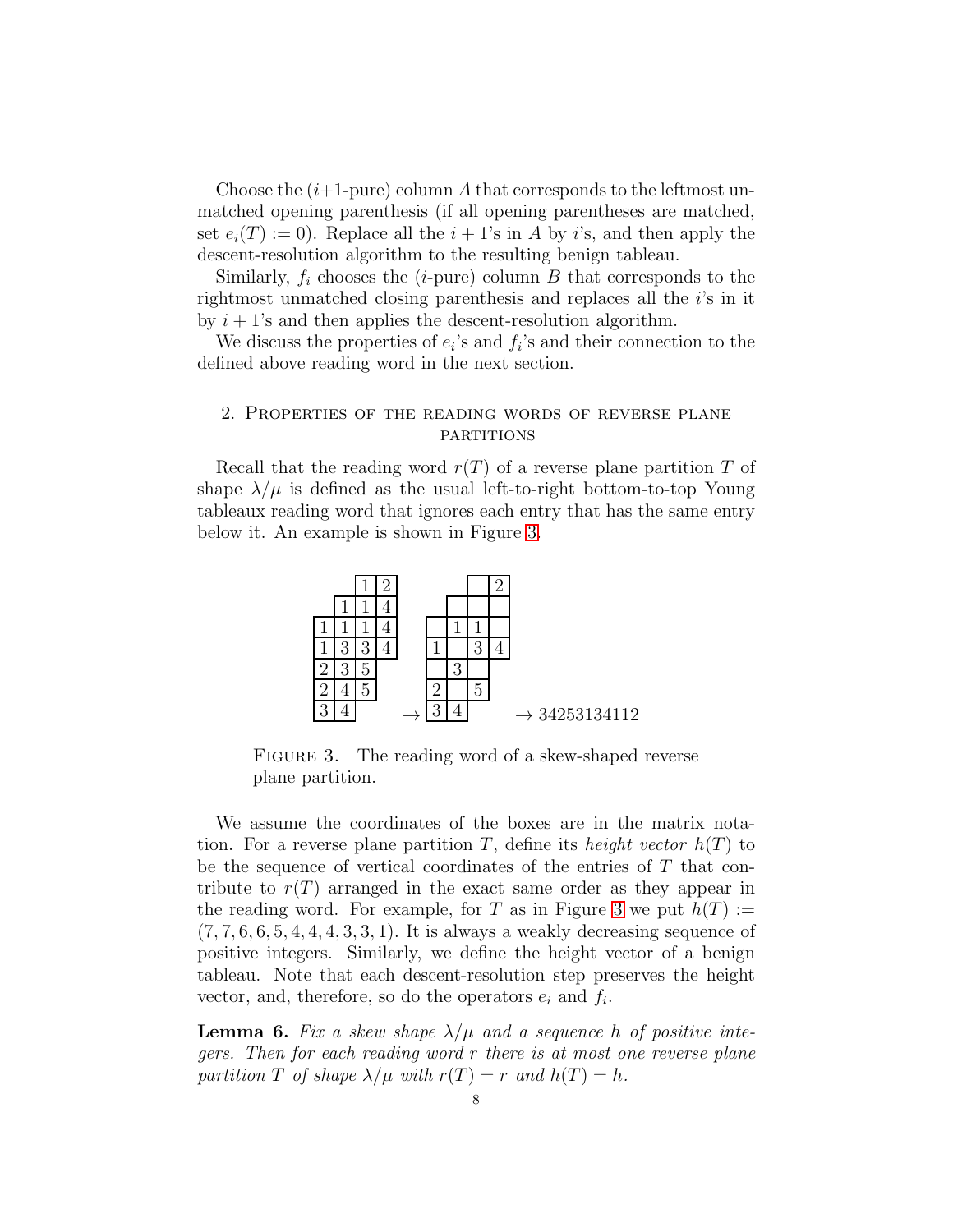*Proof.* Suppose that there exists a reverse plane partition  $T$  of shape  $\lambda/\mu$  with  $r(T) = r$  and  $h(T) = h$ . Then T can be uniquely reconstructed from r and h by filling the boxes of  $\lambda/\mu$  in the reading order:

- (1) Set  $j = 1$ ;
- (2) Let B be the first (in the reading order) box of  $\lambda/\mu$  which is not filled with a number. Let  $a$  be the value in the box directly below it, and let c be the value in the box directly to the left of it (if there is no such box then we put  $a := +\infty$  or  $c := 0$ );
- (3) If the height of B is not equal to  $h_j$ , then set the entry in the box  $B$  equal to  $a$  and proceed to the next box (go to step 2);
- (4) If the number  $r_i$  does not satisfy  $c \leq r_i < a$ , then, again, set the entry in the box  $B$  equal to  $a$  and proceed to the next box;
- (5) Otherwise, we set the entry in the box  $B$  equal to  $r_j$ , increase  $j$  by 1 and proceed to the next box.

Note that if  $r$  and  $h$  are the reading word and the height vector of some reverse plane partition, then the entries of  $h$  weakly decrease, and the entries of r that have the same height weakly increase. We prove by induction that the first  $k$  entries of  $T$  (in the reading order) are the same as the first  $k$  entries of the reverse plane partition that the algorithm produces. For  $k = 0$  it is true. Now, we want to put  $r_i$ somewhere into the row  $h_j$  so that the entry below it is strictly bigger than  $r_j$  and so that the entries in the row weakly increase. Thus if  $r_j$ cannot be put into the current box (because either  $r_i \ge a$  or  $r_i < b$ ), then this box should be ignored by the reading word, so its value should be the same as the value directly below it. If  $b \leq r_i < a$ , then  $r_i$  has to be put into the current box, because if we put  $r_i$  somewhere to the right, then we have to fill this box with the value directly below it (with a), which is strictly bigger than  $r_j$ , so the entries in the row will not be weakly increasing.

Recall that the operators  $F_i$  are defined on the set  $\mathcal{S} = [m]^n$  of all strings of length  $n$ , and replace the rightmost unmatched closing parenthesis (corresponding to an entry equal to  $i$ ) by an opening parenthesis (by an  $i+1$ ). Meanwhile, the operators  $f_i$  act on  $\mathcal{R}(\lambda/\mu)$ , which is the set of all reverse plane partitions of shape  $\lambda/\mu$  with entries less than or equal to m. It turns out that these two actions commute with the operation of taking the reading word:

<span id="page-8-0"></span>**Lemma 7.** Let  $T$  be a reverse plane partition. Then

$$
F_i(r(T)) = r(f_i(T)).
$$

In particular, if  $f_i(T)$  is zero then  $F_i(r(T))$  is zero and the converse is also true.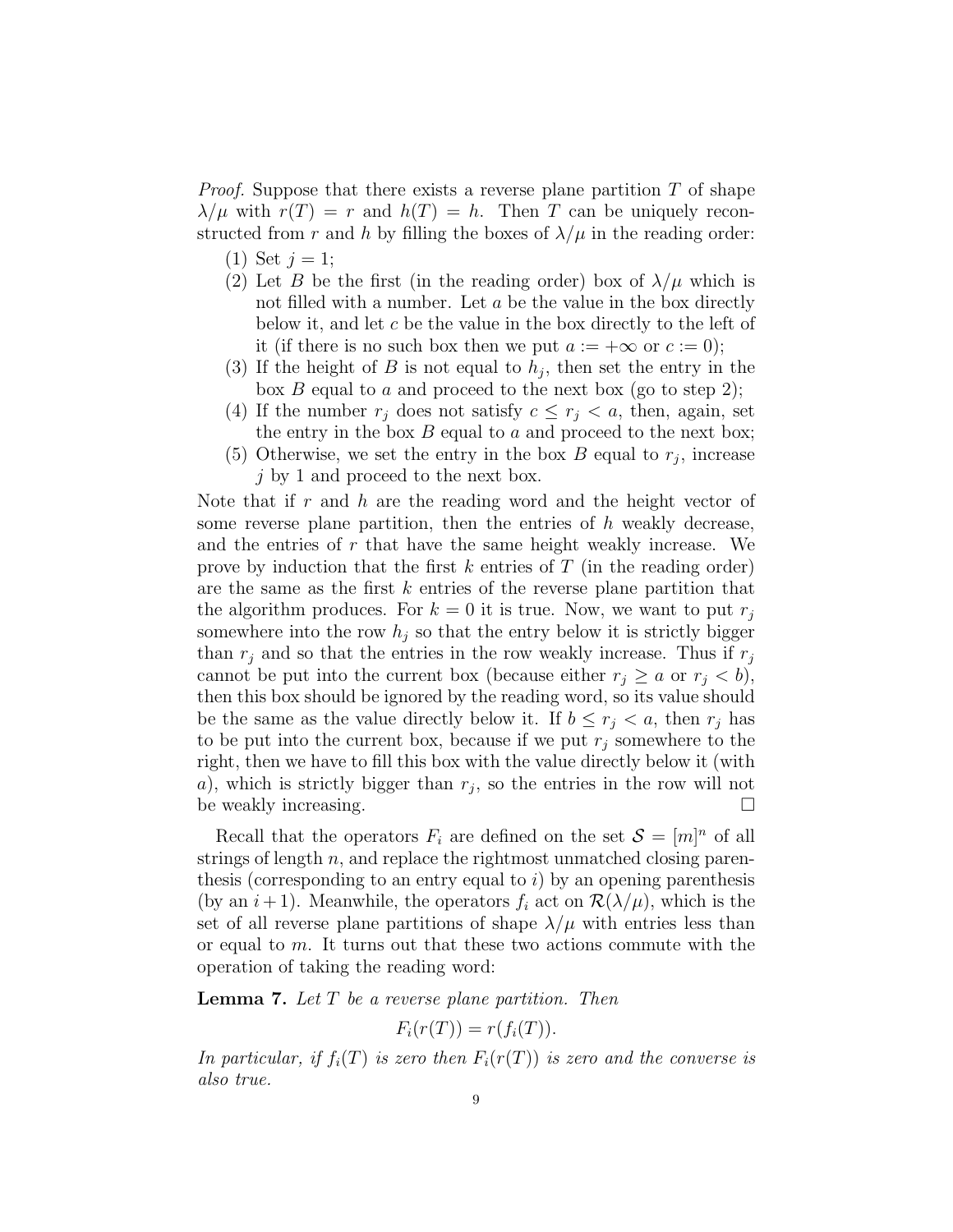And, because  $e_i$  and  $f_i$  are "inverse to each other" (in the same sense as above), and the same is true for  $E_i$  and  $F_i$ , we get

**Corollary 8.** Let  $T$  be a reverse plane partition. Then

 $E_i(r(T)) = r(e_i(T)).$ 

*Proof of Lemma [7.](#page-8-0)* The operator  $f_i$  labels *i*-pure columns by closing parentheses and  $i + 1$ -pure columns by opening parentheses. Then it finds the rightmost unmatched closing parenthesis and replaces the corresponding *i*-pure column by an  $i+1$ -pure column. After that we get a benign tableau  $T'$ , and then we apply the descent-resolution algorithm to  $T'$  which produces a reverse plane partition  $T'' =: f_i(T)$ . Our proof consists of two parts:

(1)  $r(T') = r(T'')$ ; (2)  $F_i(r(T)) = r(T')$ .

**Remark 9.** Note that both of these parts are false for  $e_i$  and  $E_i$ . To make them true, one needs to introduce the reading word that ignores each entry equal to the entry directly above it, rather than directly below it.

We start with the first part. Note that even though  $T'$  and  $T''$  differ by a sequence of descent-resolution steps, it is not true in general that the descent-resolution steps preserve the reading word. Fortunately, as we will see later, all the appearing descents are of the first type. And the corresponding descent-resolution step (see Figure [4\)](#page-9-0) clearly does not change the reading word.



<span id="page-9-0"></span>FIGURE 4. The first descent-resolution step  $(M1)$ .

The reason we only need this descent-resolution step is the definition of  $f_i$ . Namely,  $f_i$  changes only one *i*-pure column A into an  $i + 1$ -pure column. And this column is required to be labeled by the rightmost unmatched closing parenthesis. Let B be the leftmost  $i+1$ -pure column to the right of A, and let C be the rightmost *i*-pure column to the left of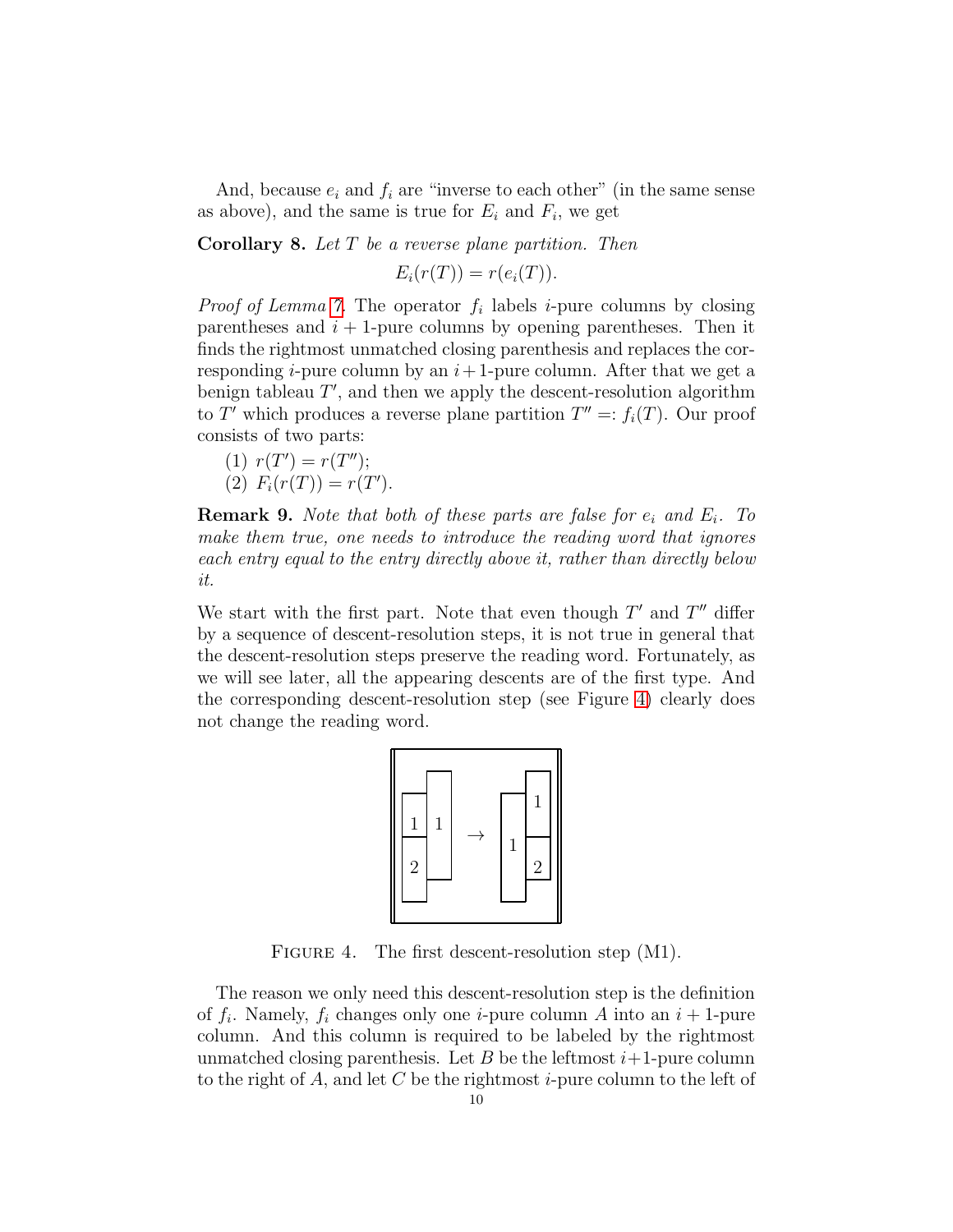A. If there was an *i*-pure column between A and B, then it would also be unmatched, so A would not be labeled by the rightmost unmatched closing parenthesis. Also, if there was an  $i+1$ -pure column D between  $C$  and  $A$ , then it would have to be matched to some *i*-pure column between D and A, so C would not be the rightmost  $i$ -pure column to the left of  $A$ . All in all we can see that all the columns between  $C$  and A and between A and B are mixed. If either C or B is undefined, then all the columns to the left (resp., to the right) of A are mixed.

Now it is clear why only the descents of the first type appear while the descent-resolution steps are performed. The column A becomes  $i+1$ -pure, so the only possible descent can occur between A and  $A+1$ , and as we resolve it, the  $i + 1$ -pure column moves to the right. But because it is surrounded by mixed columns, the only appearing descents are between this  $i + 1$ -pure column and the mixed column to the right of it. And if this  $i + 1$ -pure column moves to the position  $B - 1$ , then there are no descents left, because B is also  $i + 1$ -pure. This finishes the proof of the first part.

The second part asks for a certain correspondence between two different matchings. The first one appears when we label  $i$ -pure columns by closing parentheses,  $i+1$ -pure columns by opening parentheses, and then say that two pure columns match each other if their labels (two parentheses) match each other in the parenthesis sequence. In this situation we say that these two columns match in the reverse plane partition. The second matching appears when we label the entries of the reading word by parentheses and say that two entries of the reading word match each other if their labels match each other. In this situation we say that these two entries match in the reading word.

The second part of the Lemma states that an  $i$ -pure column is labeled by the rightmost unmatched closing parenthesis in the reverse plane partition if and only if the corresponding entry in the reading word is also labeled by the rightmost unmatched closing parenthesis in the reading word. Here we can restrict our attention to reverse plane partitions that are filled only with i's and  $i + 1$ 's. For a column A, let  $j(A)$  be the position of the corresponding entry of the reading word if A is either i- or i + 1-pure. If A is mixed, then set  $j^-(A)$  to be the position of the entry of the reading word corresponding to  $i$  and set  $j^+(A)$  to be the position of the entry of the reading word corresponding to  $i+1$ .

We need to check three implications:

(1) If a column A is  $i$ -pure and unmatched in the reverse plane partition, then the entry  $j(A)$  is unmatched in the reading word.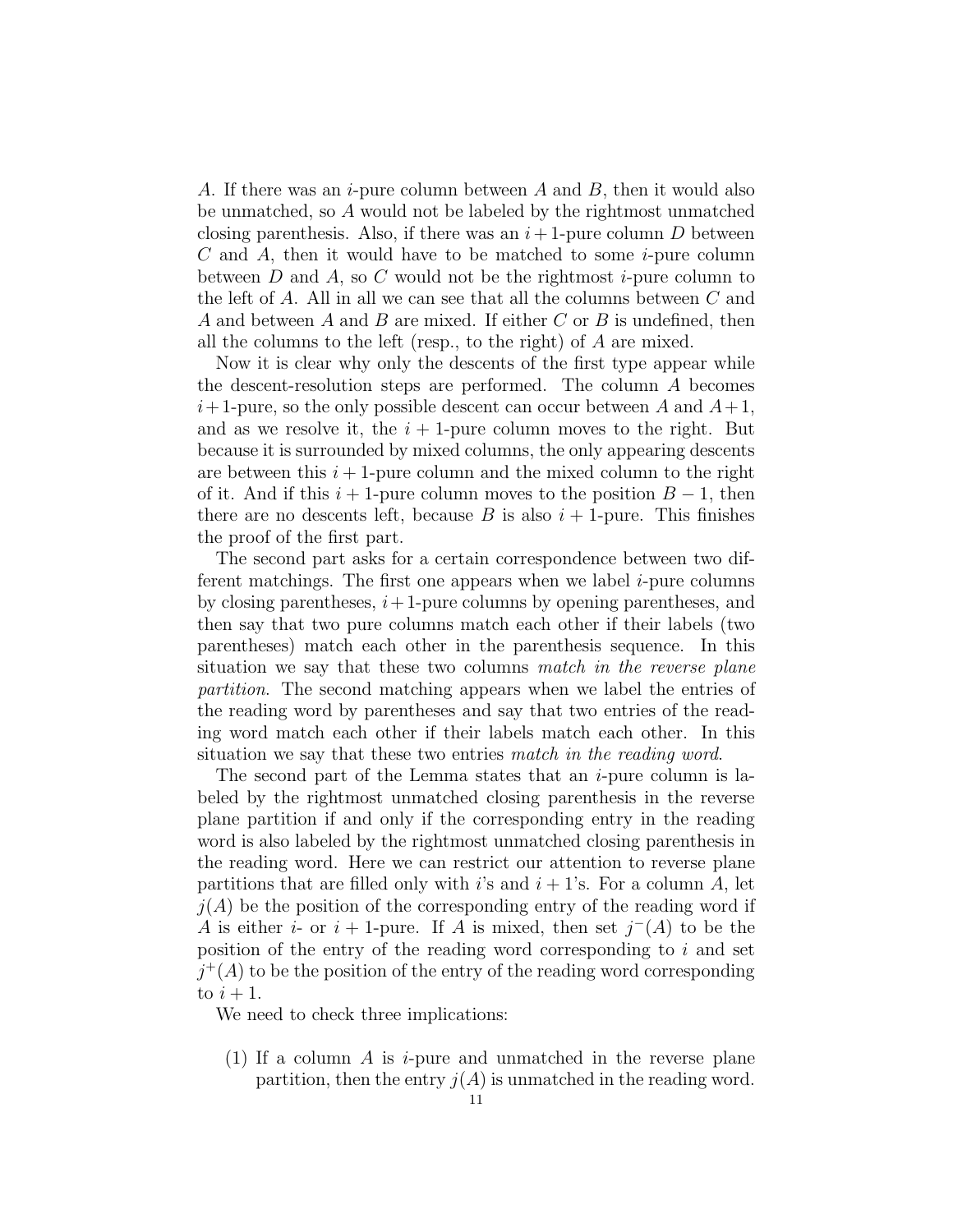- (2) If a column A is mixed, then the entry  $j^-(A)$  is matched to something (not necessarily to  $j^+(A)$ ) in the reading word.
- (3) If a column A is *i*-pure and matched to some  $i+1$ -pure column B in the reverse plane partition, then the entry  $j(A)$  is also matched to something (not necessarily to  $j(B)$ ) in the reading word.

It is clear that these three properties together imply that the  $i$ -pure columns unmatched in the reverse plane partition correspond exactly to the unmatched i's in the reading word. And because the reading word preserves the order of pure columns, the second part of the lemma reduces to proving these three implications.

Note that if a column A is *i*-pure, then for every other column  $B$ that is to the right (resp., left) of A, the entry  $j(B)$  or  $j^-(B)$  or  $j^+(B)$ if defined is also to the right (resp. left) of  $j(A)$ . Another simple useful observation is that if we have any injective map that attaches to each  $i+1$  in the reading word an i to the right of it, then all the  $i+1$ 's in this reading word are matched. Now we are ready to check the implications  $(1)-(3).$ 

(1) If a column A is *i*-pure and unmatched, then we can just throw everything to the right of A and  $j(A)$  out. Now, every  $i+1$ -pure column to the left of A is matched to something in the reverse plane partition, so for every  $i+1$  to the left of  $j(A)$  in the reading word we have an i that is between it and  $j(A)$ , and for different  $i + 1$ 's these i's are also different. Therefore every  $i + 1$  to the left of  $j(A)$  is matched in the reading word as well, so  $j(A)$  is unmatched in the reading word.

(2) Suppose A is mixed. If we throw out all the columns that are to the right of A, then several  $i + 1$ 's between  $j^+(A)$  and  $j^-(A)$  will be thrown out of the reading word, but all the i's to the left of  $j^-(A)$ will remain untouched. Let  $B$  be the rightmost *i*-pure column to the left of A. Now we throw out all the columns to the left of B and also B itself, which corresponds to erasing the part the reading word from the beginning to  $j(B)$  (if there was no such B then we do not throw anything out of the reading word). Now we have a reverse plane partition that contains no  $i$ -pure columns, so by the counting argument  $j^-(A)$  is matched in the reading word. But then it was also matched in the original reading word.

(3) Suppose  $A$  is  $i$ -pure and is matched in the reverse plane partition to some  $i+1$ -pure column B to the left of A. Let C be the rightmost *i*-pure column to the left of  $B$ . We throw out everything that is to the right of  $A$  or to the left of  $C$ , which corresponds to keeping all the entries of the reading word between  $j(C)$  and  $j(A)$ . We also remove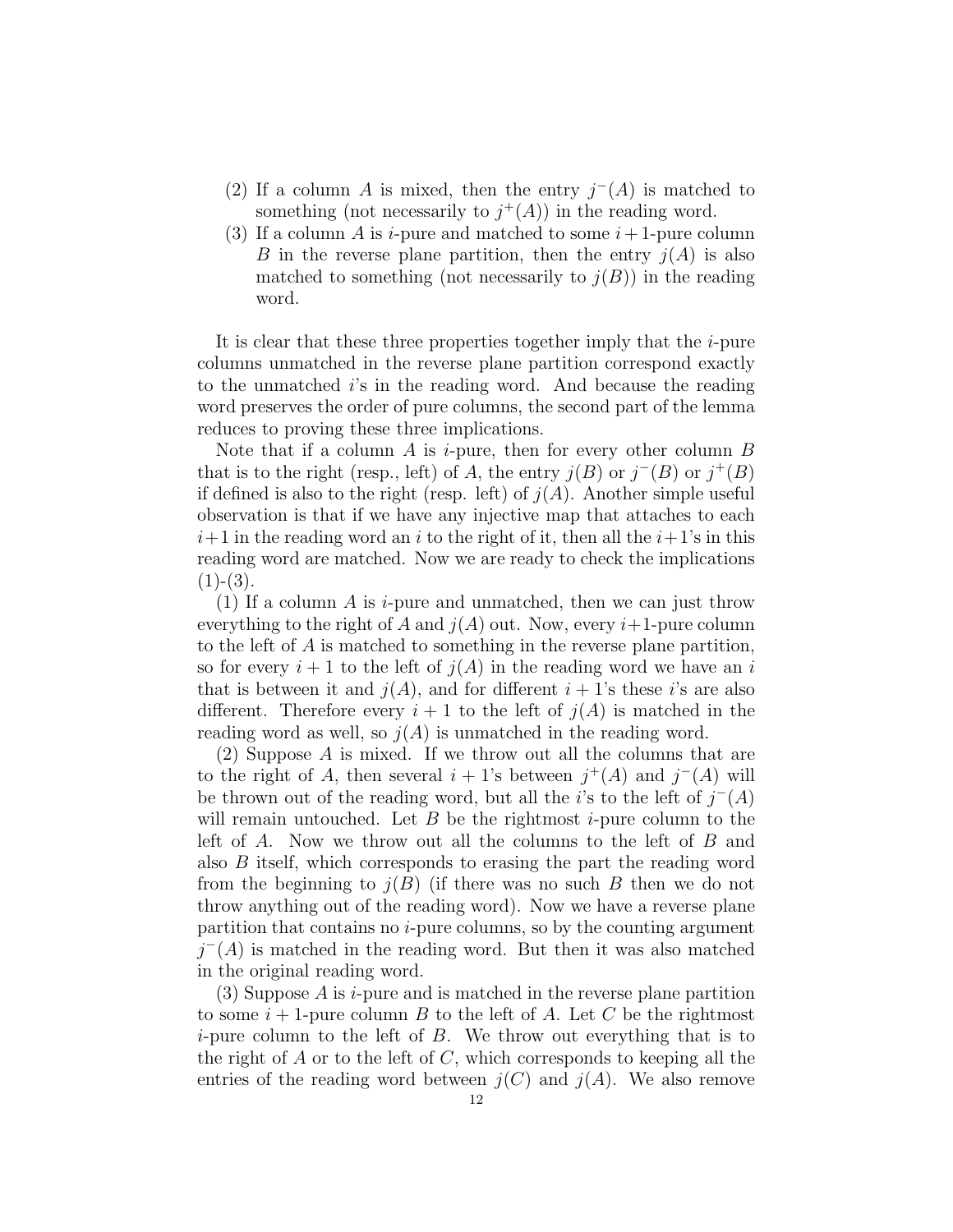C and  $j(C)$ . All the *i*-pure columns between A and B are matched in the reverse plane partition to some  $i+1$ -pure columns between A and B, and there are no *i*-pure columns between B and C, so the number of  $i + 1$ 's between  $j(C)$  and  $j(A)$  is strictly bigger than the number of i's between  $j(C)$  and  $j(A)$ , so  $j(A)$  has to be matched to something in the reading word. We finish the proof of the third implication, which finishes the proof of the second (last) part of the Lemma.  $\Box$ 

Let  $\lambda/\mu$  be a skew shape, and let h be a sequence of positive integers. Lemmas [6](#page-7-1) and [7](#page-8-0) give a vertex-injective map from the graph of all reverse plane partitions T of shape  $\lambda/\mu$  with  $h(T) = h$  to the graph S of all strings of the same length as  $h$ , and this map takes the operators  $e_i$  and  $f_i$  to  $E_i$  and  $F_i$ . Therefore each connected component of the graph of all reverse plane partitions is isomorphic to the corresponding connected component of the graph  $S$ . Now the proof of Theorem [1](#page-0-0) follows from the observations about crystal graphs made in Subsection [1.4.2,](#page-3-2) in particular, the proof of Corollary [2](#page-1-0) follows from Lemma 4.  $\Box$ 

### **ACKNOWLEDGMENTS**

I am grateful to Prof. Alex Postnikov and to Darij Grinberg for their valuable remarks.

#### **REFERENCES**

- <span id="page-12-3"></span>[1] Jason Bandlow and Jennifer Morse. Combinatorial expansions in K-theoretic bases. Electron. J. Combin., 19(4):Paper 39, 27, 2012.
- <span id="page-12-2"></span>[2] Anders Skovsted Buch. A Littlewood-Richardson rule for the K-theory of Grassmannians. Acta Math., 189(1):37–78, 2002.
- <span id="page-12-1"></span>[3] Sergey Fomin and Anatol N. Kirillov. The Yang-Baxter equation, symmetric functions, and Schubert polynomials. In *Proceedings of the 5th Conference on* Formal Power Series and Algebraic Combinatorics (Florence, 1993), volume 153, pages 123–143, 1996.
- <span id="page-12-6"></span>[4] P. Galashin, D. Grinberg, and G. Liu. Refined dual stable Grothendieck polynomials and generalized Bender-Knuth involutions. ArXiv e-prints, September 2015.
- <span id="page-12-4"></span>[5] Masaki Kashiwara. On crystal bases. In Representations of groups (Banff, AB, 1994), volume 16 of CMS Conf. Proc., pages 155–197. Amer. Math. Soc., Providence, RI, 1995.
- <span id="page-12-7"></span>[6] Donald E. Knuth. Permutations, matrices, and generalized Young tableaux. Pacific J. Math., 34:709–727, 1970.
- <span id="page-12-0"></span>[7] Thomas Lam and Pavlo Pylyavskyy. Combinatorial Hopf algebras and Khomology of Grassmannians. Int. Math. Res. Not. IMRN, 2007(24):Art. ID rnm125, 48, 2007.
- <span id="page-12-5"></span>[8] Alain Lascoux and Marcel-Paul Schützenberger. Sur une conjecture de H.O. Foulkes. C. R. Acad. Sci. Paris Sér. A-B, 286(7):A323-A324, 1978.